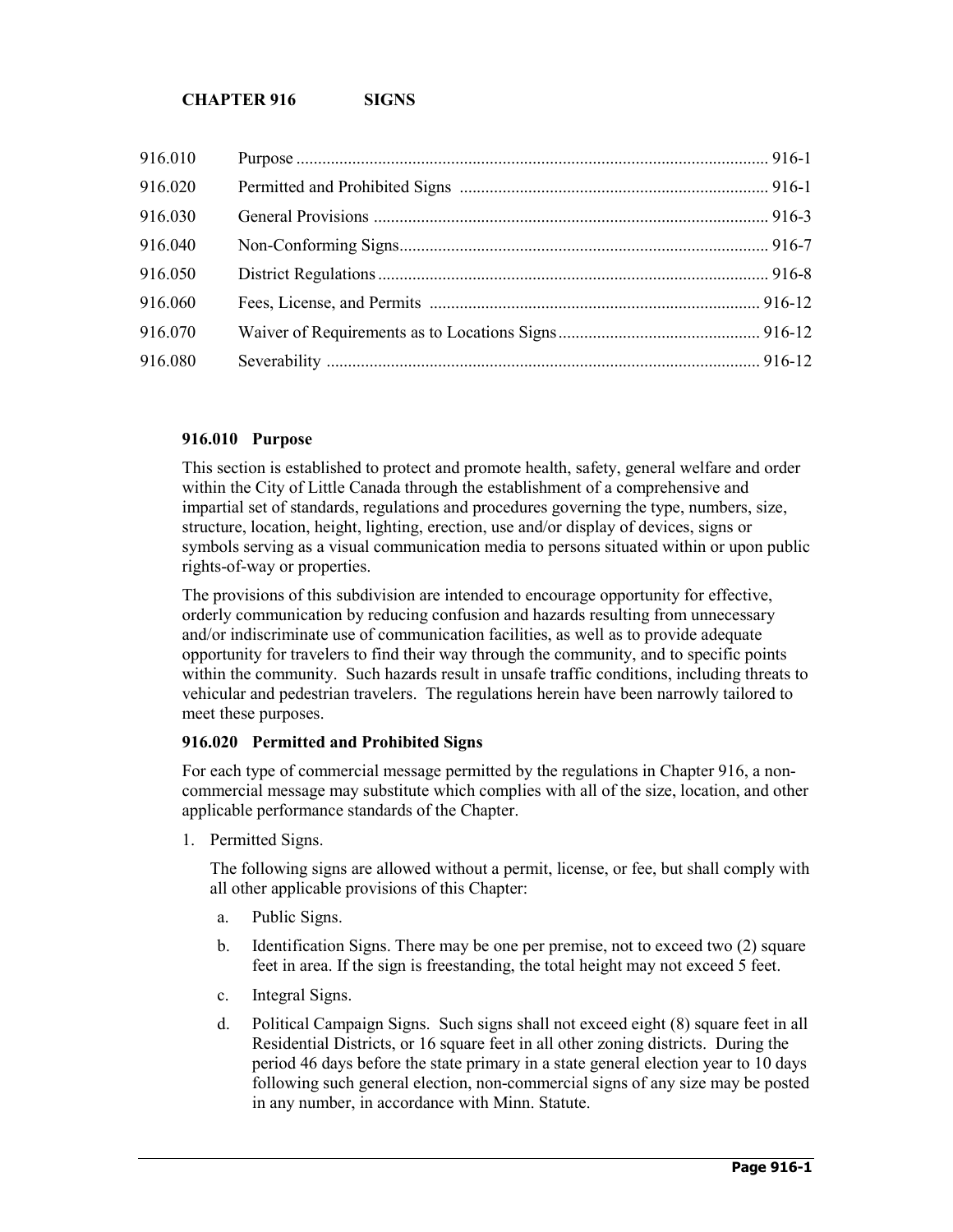- e. Temporary Displays, including Holiday displays. A noncommercial display as defined by this Chapter may exceed the sign area maximums specified by this Chapter for the district within which the display is located. Such displays shall not be considered signs for the purposes of this Chapter. Said displays shall not, however, exceed size limitations for window signs as allowed by this Chapter. Displays shall be displayed no longer than 45 days. Displays shall not contain any advertising or business identification. Unless approved by the City Council, displays shall be located on private property and shall be setback no less than 5 feet from any property line
- f. Construction Signs. Such signs shall be confined to the site of the construction, alteration, or repair, and shall be removed within 2 years of the date of issuance of the first building permit or when the particular project is completed, whichever is sooner, as determined by the City Building Official or his agent. One sign shall be permitted for each major street the project abuts. No sign may exceed 64 square feet.
- g. Real Estate Sale or Rental Signs. The City finds that the sale or rental of real estate requires additional signage allowance due to the unique and specific geographic location aspects of real property. As such, additional signage shall be permitted for the sale or rental of real estate, as follows:
	- (1) On-site Signs. Signs must be removed within 7 days after sale or rental of property. Signs may not measure more than 6 square feet in residential districts. Signs for all non-residential zoning districts shall not exceed a ratio of one square foot of sign area for each thousand (1,000) square feet of lot area up to a maximum of 64 square feet. There shall be only one sign per premise. Corner properties, however, may contain two (2) signs, one per frontage.
	- (2) Off-site Signs. Signs shall be displayed no more than 24 hours prior to and/or after the hours in which a real estate agent is available at the subject property. In the case of a house for sale by owner, signs shall be allowed 24 hours prior to and/or after a scheduled open house. Such signs shall not be located within the public right-of-way and permission must be obtained from the property owner where said sign will be located.
	- (3) Real estate signs shall not be lighted in Residential zoning districts.
- h. Directional/Information Signs.

On-Premise Signs. Shall not be larger than 4 square feet unless approved by the City Council. The number of said signs shall not exceed 4 unless approved by the City Council.

- 2. Prohibited Signs. The following signs are specifically prohibited by this Chapter.
	- a. Any sign which obstructs the vision of drivers or pedestrians, or detracts from the visibility of any official control device.
	- b. Any sign which contains or initiates an official traffic sign or signal, except for private, on-premise directional signs.
	- c. Any sign which moves or rotates. Exempted are time and temperature information and barber poles.
	- d. Any sign which contains or consists of strings of light bulbs, spinners, or similar devices (except as allowed in Section 916.030C.5.a of this Chapter.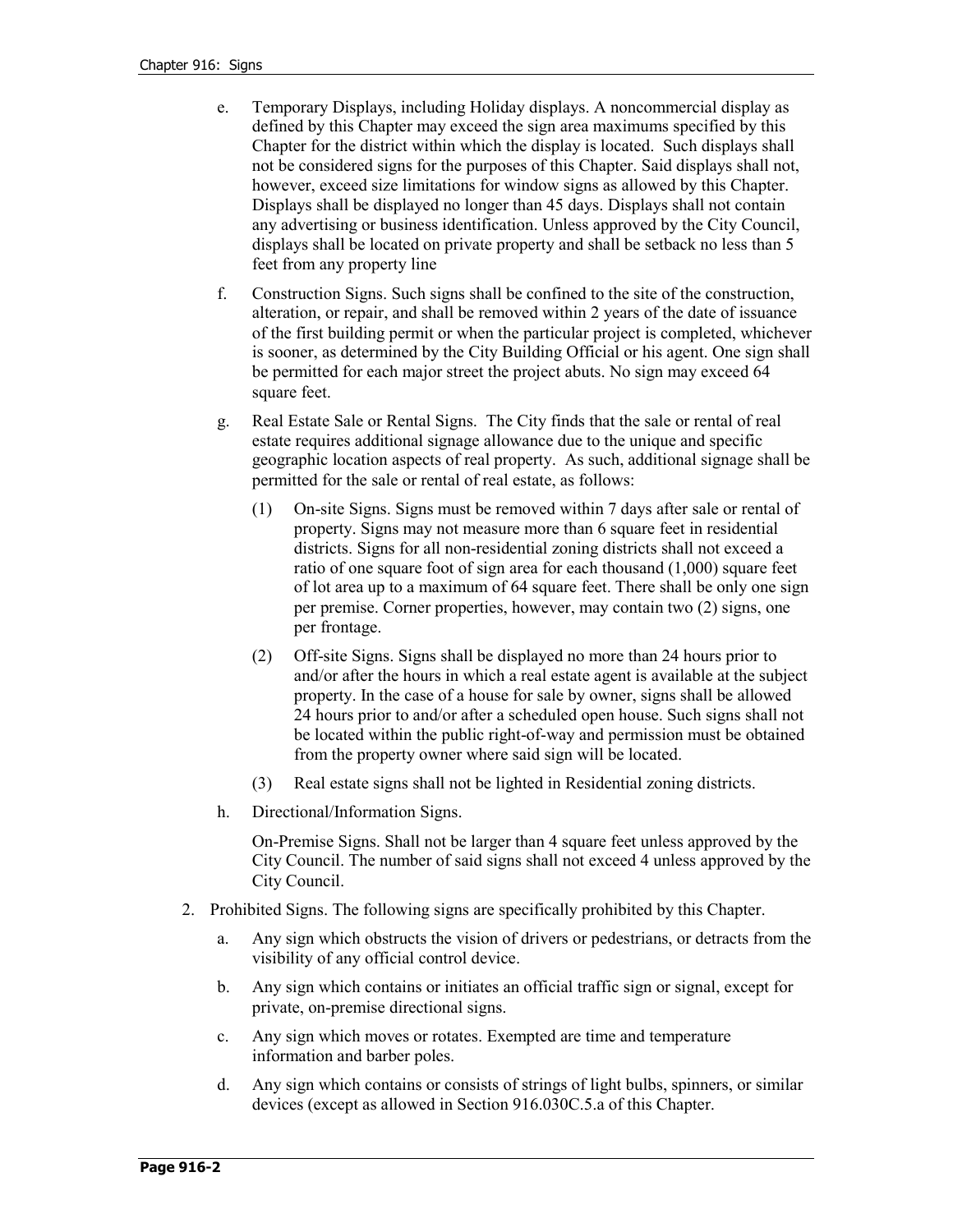- e. Portable signs (except in Section 916.030C.5.a of this Chapter)
- f. Signs which are attached in any manner to trees, fences, utility poles, vehicles which are parked or stored in a location so as to constitute an advertising display for more than 24 hours, or any other such display, except for those signs found on fences (inside) of baseball parks.
- g. No sign shall display any moving parts, nor shall it be illuminated with any flashing or intermittent lights, nor shall it be animated. Exempted are time and temperature information and barber poles. All displays shall be shielded to prevent any light to be directed at oncoming traffic in such brilliance as to impair the vision of any driver. No device shall be illuminated in such a manner as to interfere with or obscure an official traffic sign or signal.
- h. Roof signs erected after the effective date of this Chapter.
- i. Any temporary off-premise sign, except as expressly allowed by this Chapter.

### **916.030 General Provisions**

- 1. All signs shall comply with maintenance sections of the Minnesota State Building Code as may be amended.
- 2. When electrical signs are installed, the installation shall be subject to the State Building Code as may be amended.
- 3. Regulations for Dynamic Signs. Based on studies related to the use of dynamic sign displays and driver distraction, the City finds that dynamic signs, as defined by the zoning Chapter, have a unique potential to create driver distraction, a major cause of traffic crashes. As a result, the City has adopted special regulations that relate to such signs. These regulations shall apply to all proposed dynamic signage in the City, whether new or existing, conforming or non-conforming at the time of adoption of this Chapter.
	- a. No dynamic sign shall have lettering smaller than the Letter Height listed in Table 916-1.
	- b. Dynamic signs shall have messages that change instantaneously, and do not fade, dissolve, blink, or appear to simulate motion in any way. Such signs may change by turning off for a period of at least 10 minutes between displays.
	- c. Dynamic signs shall not be permitted in any Residential zoning district.
	- d. No dynamic display shall change more often than the Duration of Display shown in Figure 916-4, except time and temperature displays which may change once every three seconds.

| <b>Table 916-1</b>              |
|---------------------------------|
| <b>Dynamic Sign Regulations</b> |

|                            | I-694, I-35, TH 36 | <b>Other Roadways</b> |  |
|----------------------------|--------------------|-----------------------|--|
| Letter Height              | Ten (10) inches    | Six (6) inches        |  |
| <b>Duration of Display</b> | Ten (10) minutes   | Ten (10) seconds      |  |

- e. Dynamic signs shall be no brighter than other illuminated signs in the same district.
- f. Dynamic displays shall be designed to freeze the display in the event of malfunction, and the owner shall discontinue the display immediately upon malfunction, or upon notice from the City that the display violates the City's regulations.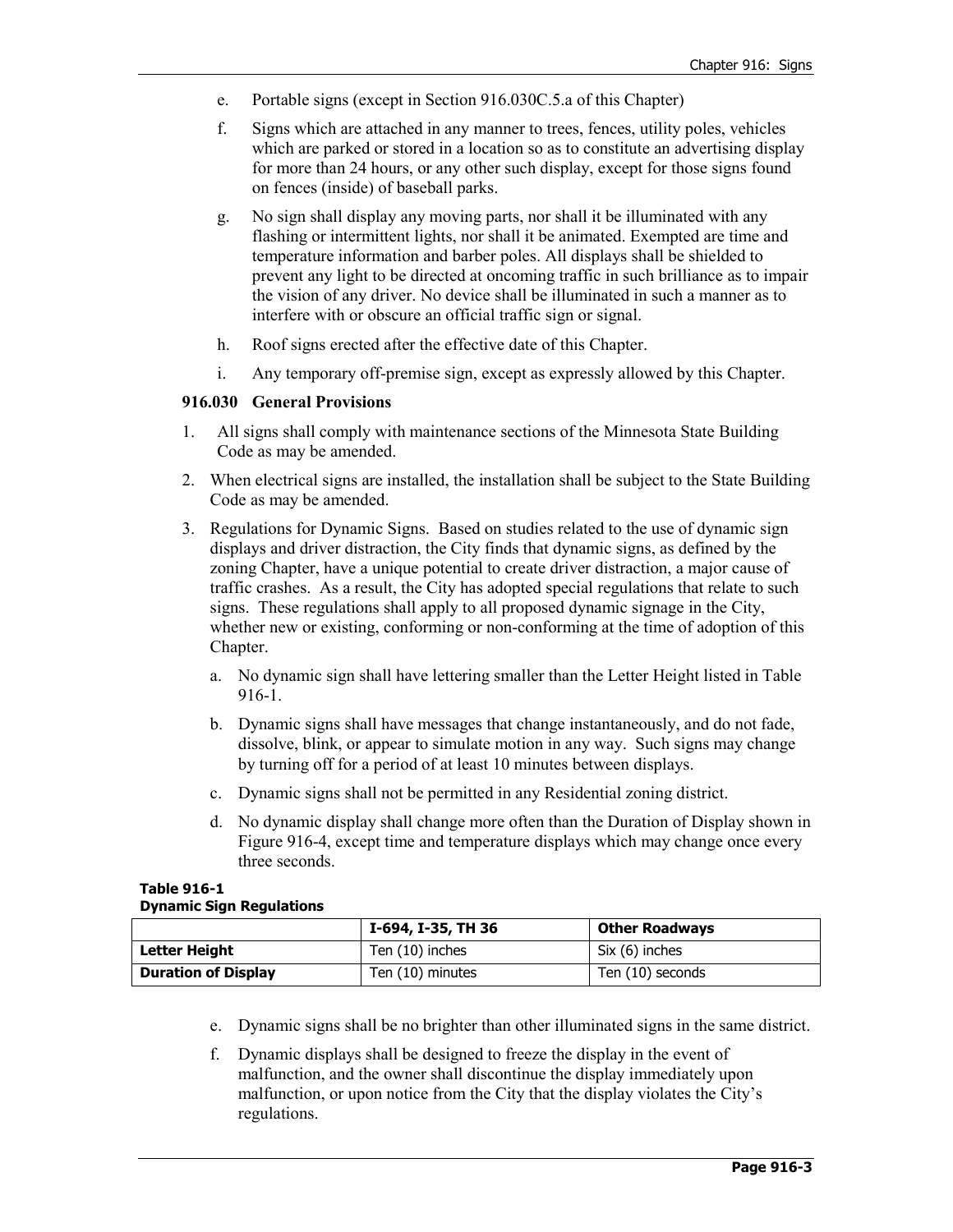- g. Where access to the Minnesota Amber Alert technology is available, all applicants for freestanding sign licenses employing electronic dynamic sign technology shall display such messages as they are made available by the Minnesota Department of Public Safety or other responsible agency. License applicants shall be required to submit information from the State of Minnesota documenting the availability, or non-availability, of such access as part of their license application.
- h. Applicants for a dynamic display shall obtain a specific license for such display from the City of Little Canada, and shall sign a form agreeing to operation of the sign in conformance with these regulations. Violation of these regulations shall result in forfeiture of the license, and the City shall be authorized to arrange disconnection of electrical service to the facility.
- 4. No signs other than governmental signs shall be erected or temporarily placed within any street right-of-way or upon any public lands or easements or rights-of-way.
- 5. Temporary Use of Portable Signs
	- a. Temporary use of portable signs, window signs in excess of that established below, and similar devices shall require a permit pursuant to Section 916.060 of this Chapter. In no case shall permits exceed 4 in a calendar year, or a total of 120 days in a calendar year, with no more than 60 days of that allocation to be used for non-banner temporary signage per business and/or tenant. If spotlights are used in conjunction with temporary signs, such lights shall not be operated during more than 5 days in conjunction with any single permit and shall be placed in such a banner as to not constitute a traffic hazard. Said signs shall be at least 5 feet from the property line. Temporary signs shall be removed from display immediately upon lapse of permit.
		- (1) In the case of single-tenant buildings, a permit shall not be issued for more than 30 days nor shall a permit be issued within 30 days from the termination date of a prior permit.
		- (2) In the case of multi-tenant properties, a permit shall not be issued for more than 30 days. Further, no more than two temporary sign permits may be issued at the same time. In the case of two or three tenant buildings, no more than one temporary sign permit may be issued at any given time. It is hereby noted that sign permits for multi-tenant buildings may not be reallocated from one tenant to another to increase the allowable number of signs in any calendar year.
		- (3) On property zoned P, Public, temporary signs may be allowed by Administrative Permit.
		- (4) Temporary sign permits shall be valid for no more than one sign per permit, and no more than one permit per sign period.
	- b. Except as expressly allowed in Section 916.030.5.a. of this Chapter, no temporary sign shall exceed 32 square feet in area nor 6 feet in height, as measured from the ground over which the sign is displayed to the top of the sign, with exception that banners may be mounted up to, but no higher than, the peak of the roof. Banners may be up to 36 square feet in size.

Banners are only allowed to advertise a specific promotional event with a defined time period as evidenced on the permit application. Banners may not be used solely for general advertising of a business name or product.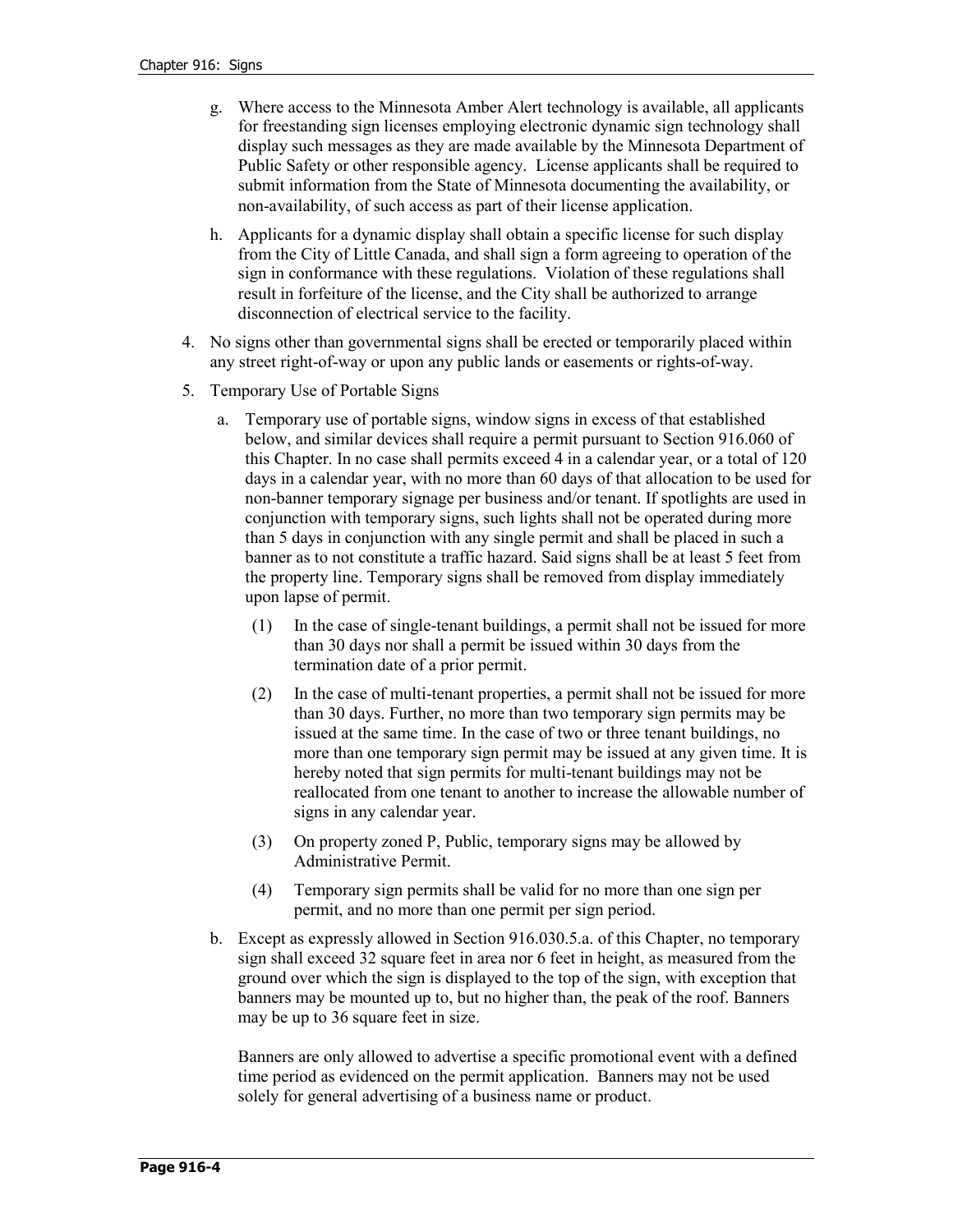Banners and pennants shall be maintained in an aesthetically pleasing manner and shall be free of tears, fraying, or fading when viewed from the public right-of-way.

Banners must be affixed to the building or mounted between the poles of an existing, double-post pylon sign securely affixed by all four corners.

In the case of pennants, they must also be affixed to the building or a pylon sign and secured by both ends.

The City will remove banners and pennants that are not maintained in an appropriate manner. Banners and pennants may not encroach into the public rightof-way.

- c. A lighter than air balloon, blow up sign, no more than 35 feet in diameter, may be used as a temporary sign no more than one time a year for no more than 5 consecutive days, except in the case of a "Grand Opening" as provided for in this Chapter.
- d. Each application for a temporary sign shall be accompanied by a fee, set by resolution of the City Council, which shall cover the administrative expenses of the permit. In addition, each application shall be accompanied by a deposit, set by resolution of the City Council, which shall be returned to the applicant upon request, and only in the event that the temporary sign has been removed by the date of the expiration of the permit. In the event that the sign is not removed by the permit expiration date, the City shall not refund the deposit. The City may apply other enforcement remedies as well.
- e. New businesses in the C, PUD or I Districts shall be allowed additional temporary sign permits during the first six months of the opening of a new business. These "new business temporary signs" can include signs consisting of a combination of portable signs, banners, pennants, and lighter than air balloons as allowed in 916.030.5 of this Chapter. Only one of said signs may be a portable sign as defined as temporary under Section 916.030.5 of this Chapter. Display of said signs shall not exceed a period of 30 days.
- 6. No sign or sign structure shall protrude over public right-of-way, except wall signs (maximum protrusion – 18 inches). All signs located over public right-of-way or over any public or private access route (sidewalks, etc.) shall be located a minimum of 10 feet above surface grade.
- 7. Advertising signs may not be illuminated between the hours of midnight and 6:00 a.m.
- 8. All height restrictions on signs shall include height of sign structure and be measured from lot grade.
- 9. Any sign now or hereafter existing which no longer advertises or identifies a bona fide business conducted, or a service rendered, or a product sold, shall be removed by the owner, agent, or person having the beneficial use and/or control of the building or structure upon which the sign may be found within ten (10) days after written notice from the Zoning Administrator.
- 10. Window Signs (Commercial and Industrial Districts Only)
	- a. Window signs shall be permitted in addition to other permitted signage, provided that such signage covers no more than 20 percent of the window area for any business entity.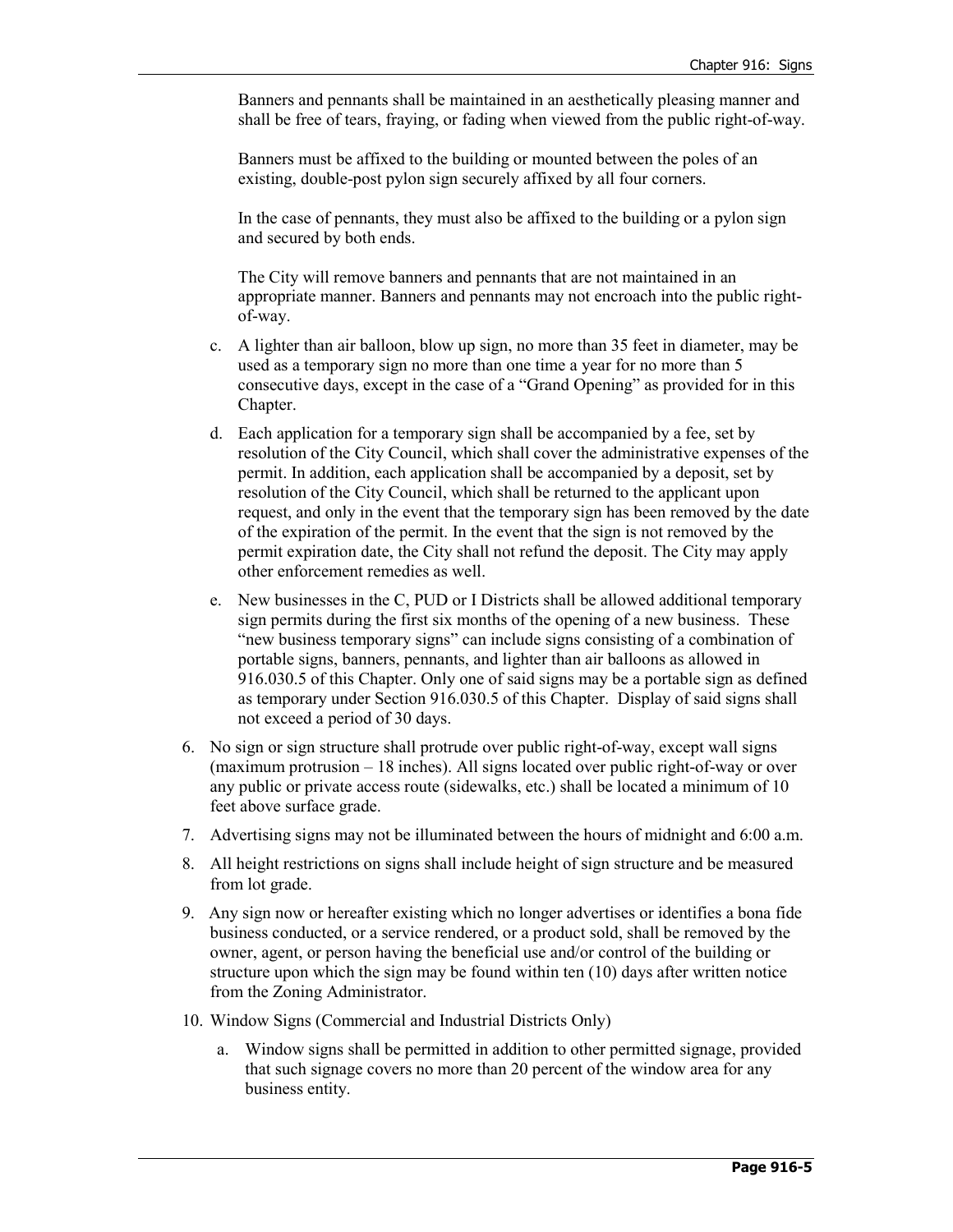- b. Window signs with areas in excess of that permitted and provided for herein are prohibited subject to the provisions of Section 916.030C.5 of this Chapter relating to temporary signs.
- 11. Temporary Outdoor Sales Events as provided for in Little Canada Municipal Code Chapter 819. Permits for allowable signage shall be subject to the same fees as provided for in this Chapter. Signage shall be regulated in accordance with the Temporary Sign size, location, duration, and other regulations in this Section.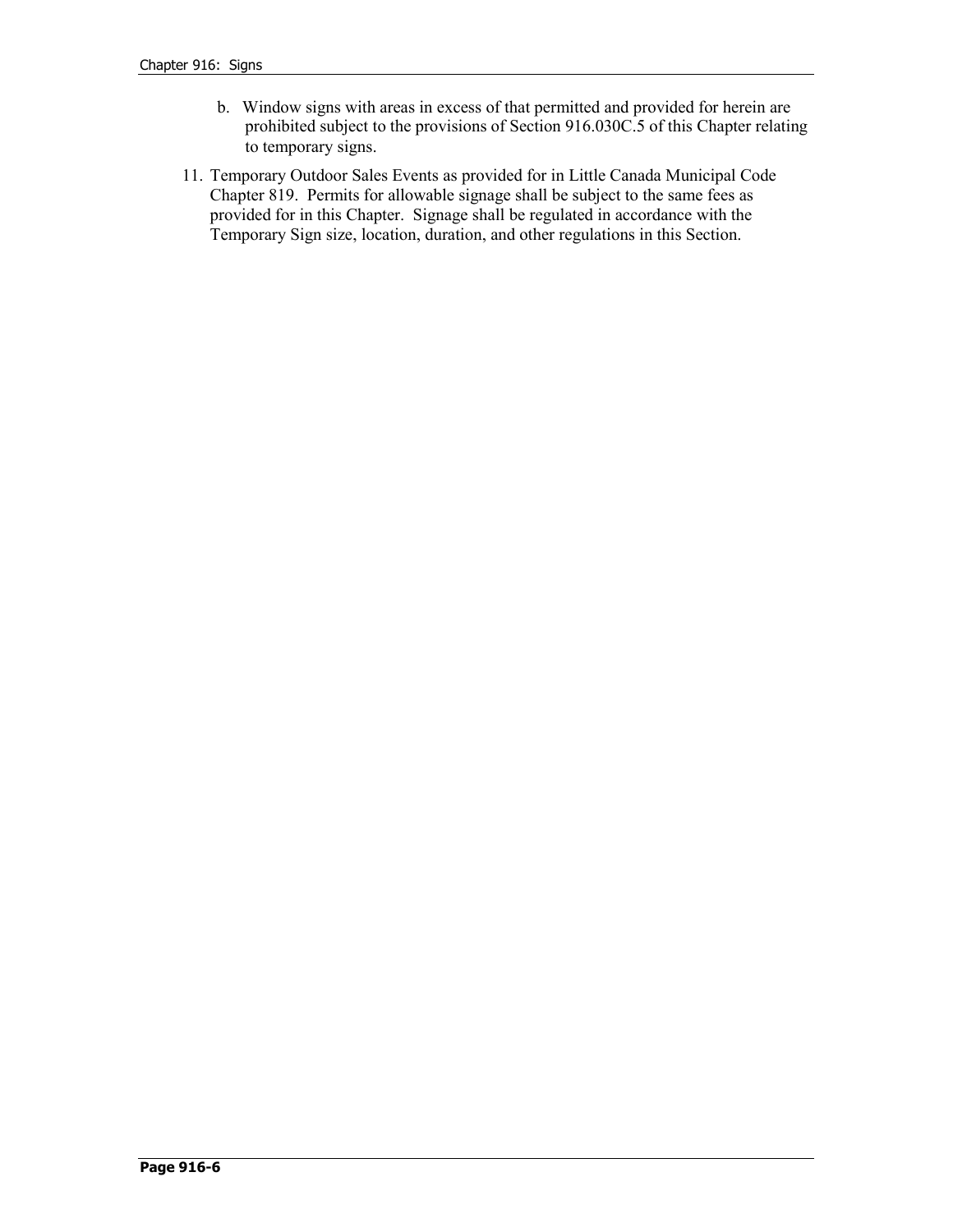## **916.040 Non-Conforming Signs**

- 1. The following are non-conforming signs:
	- a. Prohibited signs.
	- b. All other signs not prohibited that do not conform to the provisions of this Chapter.
	- c. Billboards and advertising signs.
- 2. Any sign identifying a business no longer in existence shall be brought into conformance within 30 days.
- 3. All non-conforming and prohibited signs created by this Chapter shall be removed or brought into conformity with this Chapter within the following time period.
	- a. Any sign in violation of prohibited signs: One year.
	- b. All other non-conforming signs: Five years from the date of the enactment of this Chapter.
- 4. A non-conforming sign may not be:
	- a. Changed to another non-conforming sign.
	- b. Structurally altered except to bring into compliance with the provisions of this Chapter.
	- c. Expanded.
	- d. Re-established after its removal for 30 days.
	- e. Re-established after damage of more than 50 percent of sign replacement cost except to bring into compliance.
- 5. Non-Conforming Sign Maintenance and Repair. Nothing in this section shall be construed as relieving the owner or user of a legal non-conforming sign or owner of the property on which the legal non-conforming sign is located from the provisions of this section regarding safety, maintenance, and repair of signs contained in Section 916.030 of this Chapter. Provided, however, that any repainting, cleaning, and other normal maintenance or repair of the sign or sign structure shall not modify the sign structure or copy in any way which makes it more non-conforming or the sign shall lose its legal non-conforming status.
- 6. All properties or businesses, containing nonconforming signage, wishing to conduct site improvements of any kind, shall bring all signage into conformance with City standards when said improvements are valued at more than 50 percent of fair market value of the existing site including structures on said site. This value shall be determined by the City Assessor.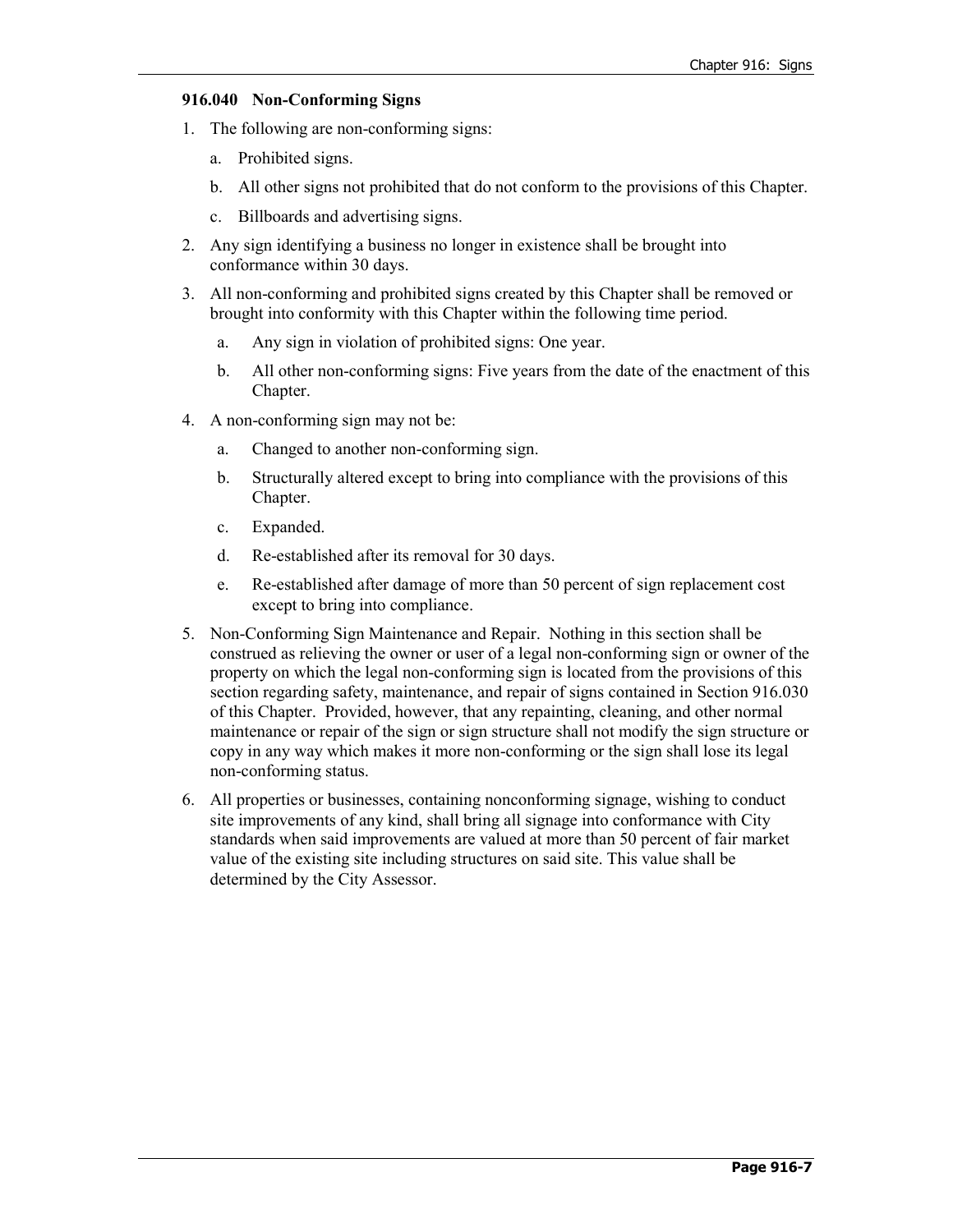### **916.050 District Regulations**

The following sections concern signs which require application and permit. Subject to other regulations in specific districts, no sign shall be located closer than 5 feet to any property line.

- 1. R-1 and R-2 Residential Districts:
	- a. Institutional or area identification signs, provided that the gross square footage of sign area does not exceed 24 square feet in the R-1 and R-2 Districts.
	- b. Freestanding signs (monument type only allowed) shall not exceed a height of 8 feet.
	- c. Residential Project Monument Signs.
		- (1) On Private Property.

Within residential projects, a residential project monument sign may be located on an outlot which is owned and maintained by the owners of the residential units in the project. The sign and the outlot shall be located and be of appropriate size to protect the sign from vehicular traffic, avoid conflicts with traffic visibility or movement, and avoid conflicts with street maintenance operations. The City may adopt a standard minimum design for such signs, subject to additional requirements based on the proposed location. The City Council may approve such outlots, and may impose any conditions necessary to promote the public health, safety, and welfare of the community.

(2) Within Public Right-of-way.

Notwithstanding other provisions of this Chapter relating to use of the public right-of-way, residential project monument signs may be located with the public right-of-way under a specific license issued by the City Council, subject to other provisions of this Section and the following:

- (1) The license provides for ongoing maintenance by the licensee.
- (2) The license may be revoked, and the sign removed at the expense of the licensee, if the City Council finds that the sign has become a nuisance or a danger to the public health, safety, or welfare of the community.
- (3) Any such sign shall be located on a raised, curbed island to protect the sign from traffic and street maintenance operations.
- (4) The City Council determines that the sign does not constitute a hazard to traffic.
- 2. R-3, High Density Residential District and R-4, Manufactured Home District:
	- a. No more than one sign may be erected on the subject property, except that in the case of multiple family residential complexes with more than one building, one sign may be erected per public street frontage.
	- b. For each property, the first sign allowed under this subsection shall be no greater than 35 square feet in area, and no greater than six feet in height.
	- c. For complexes that are permitted to have a second sign under this Chapter, the second sign may be no greater than 16 square feet in area and six square feet in height.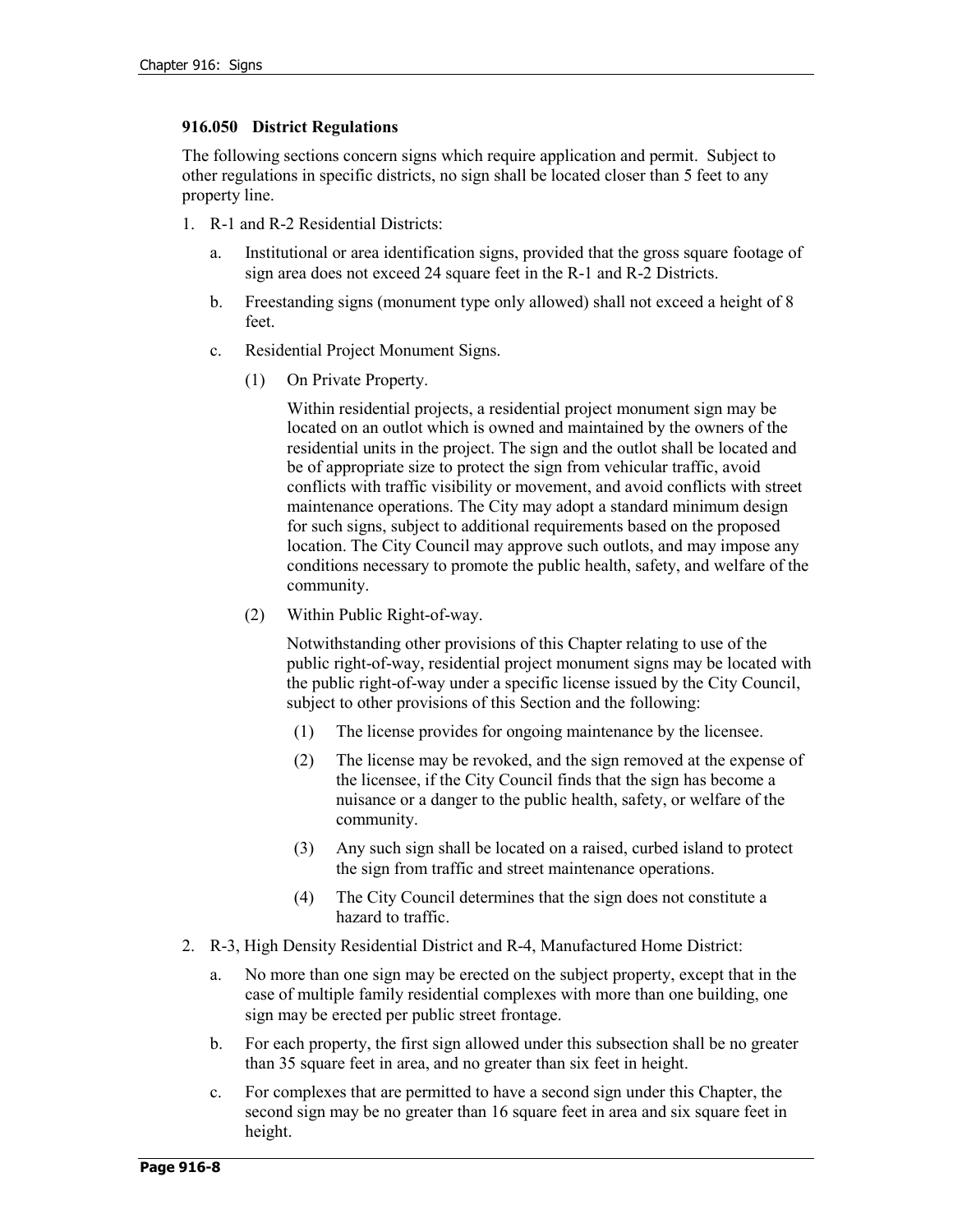- 3. R-C, Residential Commercial District:
	- a. Business Signs. Only one sign shall be erected on the subject property.
		- (1) Freestanding or Wall Sign. Not more than 18 square feet in total area, nor higher than six feet.
- 4. C-1 and C-2 Districts, I-1 and I-2 Districts, and P Public District:
	- a. Except for corner lots as described in this section, the maximum number of signs on any principal building shall be two and, in all cases, the total sign area shall be calculated as 15 percent of the gross silhouette area of the front of the building. Where the principal building is on a corner or through lot and thus faces two public streets, both sides may be counted.

If, however, the building has only one frontage and the owner elects to erect two signs, the total square footage of both signs may not exceed the maximum allowable square footage determined from the front building silhouette.

For purposes of determining the gross area of the silhouette of the principal building, the silhouette shall be defined as that area within an outline drawing of the principal building as viewed from the front lot line or from the related public street(s). In addition to wall signs, freestanding signs may be utilized, or a combination of both.

In the Commercial and Public zoning districts, each building shall be allowed one wall sign and one freestanding sign, except that corner lots may utilize one wall sign per street frontage plus one freestanding sign. For all buildings in all other zoning districts, no more than one pylon sign or combination of two signs be displayed.

The City may determine that commercial buildings that front on both public and private streets may qualify as corner lots for the purposes of this Section.

b. Comprehensive Sign Plan.

In the case of a shopping center or where there are two or more business uses located within one structure or on one property, the approval of a Comprehensive Sign Plan shall be required for the entire complex in accordance with an overall site plan indicating the size, location and height of all signs.

The Comprehensive Sign Plan shall be an administrative permit, provided the plan meets all size, location, and other standards of this Chapter and any applicable Architectural Guidelines applicable to the district in which the sign would be located.

A maximum of 15 percent of the building silhouette shall apply to the principal building where the aggregate allowable sign area is distributed among the several businesses.

In the case of applying this Comprehensive Sign Plan to a complex of more than one building, the complex may have two freestanding signs identifying the complex in accordance with the following:

- (1) Only one sign per street frontage. Lot shall have at least 500 feet of total street frontage to be allowed two signs.
- (2) Identification signs may be located no closer than five feet to any street right-of-way.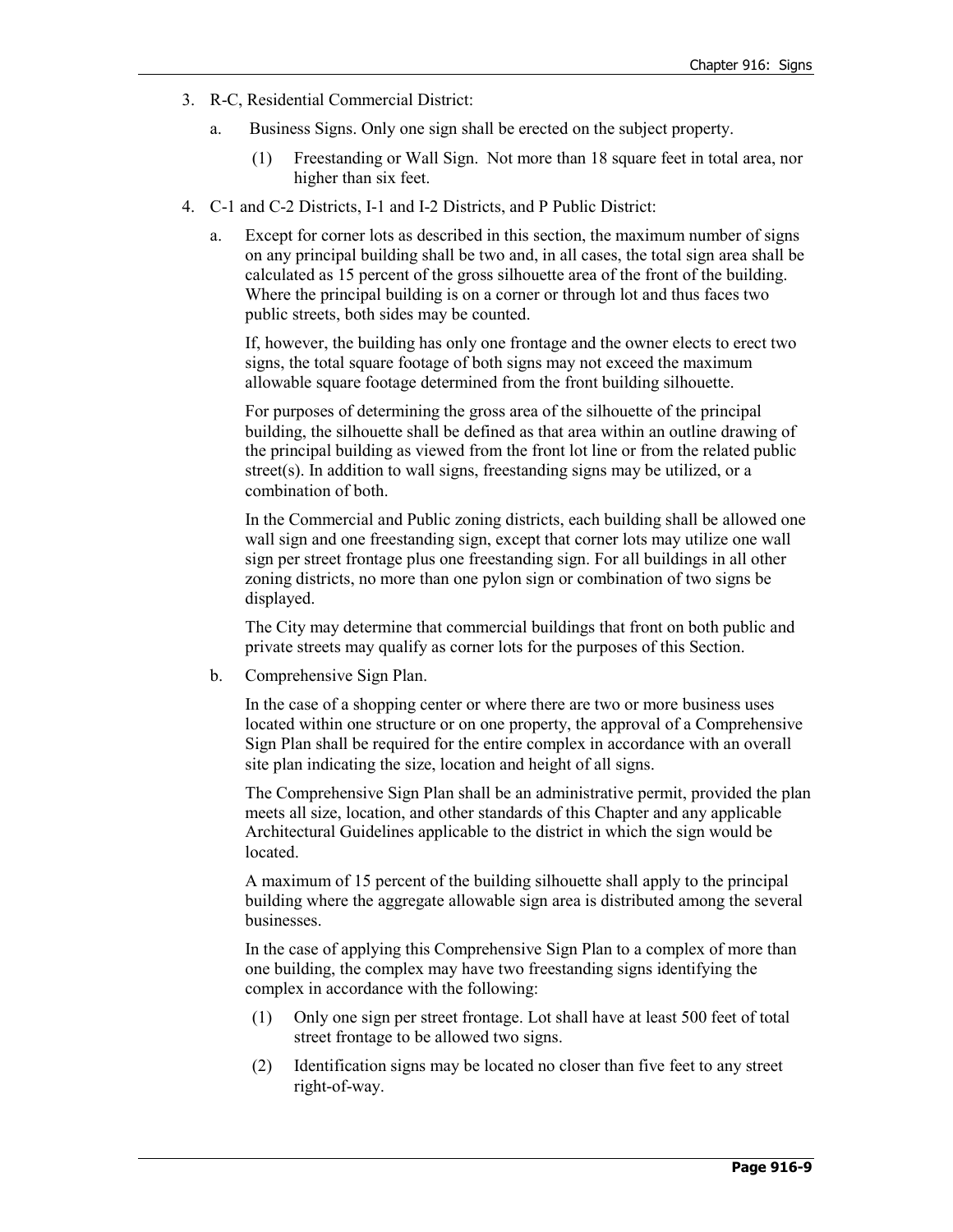- (3) Where more than one shopping center identification sign is to be located on such property, no such sign shall be located less than 40 feet from point of intersection of property lines. For purposes of determining the gross area of the silhouette of the principal building, the silhouette shall be defined as that area within an outline drawing of the principal building as viewed from the front lot line or from the related public street(s).
- c. Freestanding Signs. All freestanding signs shall conform to the following provisions:
	- (1) Location. No freestanding signs shall be located within five feet of the property line.
	- (2) Parking Areas, Driveways. No part of any freestanding sign shall be located so as to take up required parking space.
	- (3) Table of Permitted Freestanding Sign Areas and Heights. (See Table 916- 2)

| <b>Table 916-2</b>                         |                    |                |  |  |  |  |
|--------------------------------------------|--------------------|----------------|--|--|--|--|
| <b>Building Gross Maximum Sign Maximum</b> |                    |                |  |  |  |  |
| <b>Floor Area</b>                          | <b>Area Square</b> | Sign           |  |  |  |  |
| <b>Square Feet</b>                         | <b>Feet</b>        | <u>Ht. Ft.</u> |  |  |  |  |
| Up to 2,200                                | 66                 | 16             |  |  |  |  |
| 2,201 to 2,400                             | 72                 | 16             |  |  |  |  |
| 2,401 to 2,600                             | 78                 | 16             |  |  |  |  |
| 2,601 to 2,800                             | 84                 | 16             |  |  |  |  |
| 2,801 to 3,000                             | 90                 | 16             |  |  |  |  |
| 3,001 to 3,200                             | 96                 | 16             |  |  |  |  |
| 3,201 to 3,400                             | 104                | 16             |  |  |  |  |
| 3,401 to 3,600                             | 110                | 16             |  |  |  |  |
| 3,601 to 4,000                             | 115                | 16             |  |  |  |  |
| 4,001 to 4,400                             | 120                | 16             |  |  |  |  |
| 4,401 to 5,000                             | 125                | 18             |  |  |  |  |
| 5,001 to 5,600                             | 130                | 18             |  |  |  |  |
| 5,601 to 6,500                             | 135                | 18             |  |  |  |  |
| 6,501 to 7,500                             | 140                | 18             |  |  |  |  |
| 7,501 to 9,200                             | 145                | 20             |  |  |  |  |
| 9,201 to 11,600                            | 150                | 20             |  |  |  |  |
| 11,601 to 14,400                           | 155                | 20             |  |  |  |  |
| 14,401 to 16,200                           | 160                | 20             |  |  |  |  |
| 16,201 to 17,600                           | 165                | 22             |  |  |  |  |
| 17,601 to 18,800                           | 170                | 22             |  |  |  |  |
| 18,801 to 19,800                           | 175                | 24             |  |  |  |  |
| 19,801 to 20,600                           | 180                | 24             |  |  |  |  |
| 20,601 to 22,000                           | 185                | 25             |  |  |  |  |
| 22,001 to 23,000                           | 190                | 25             |  |  |  |  |
| 23,001 to 24,000                           | 195                | 25             |  |  |  |  |
| Above 24,000                               | 200                | 25             |  |  |  |  |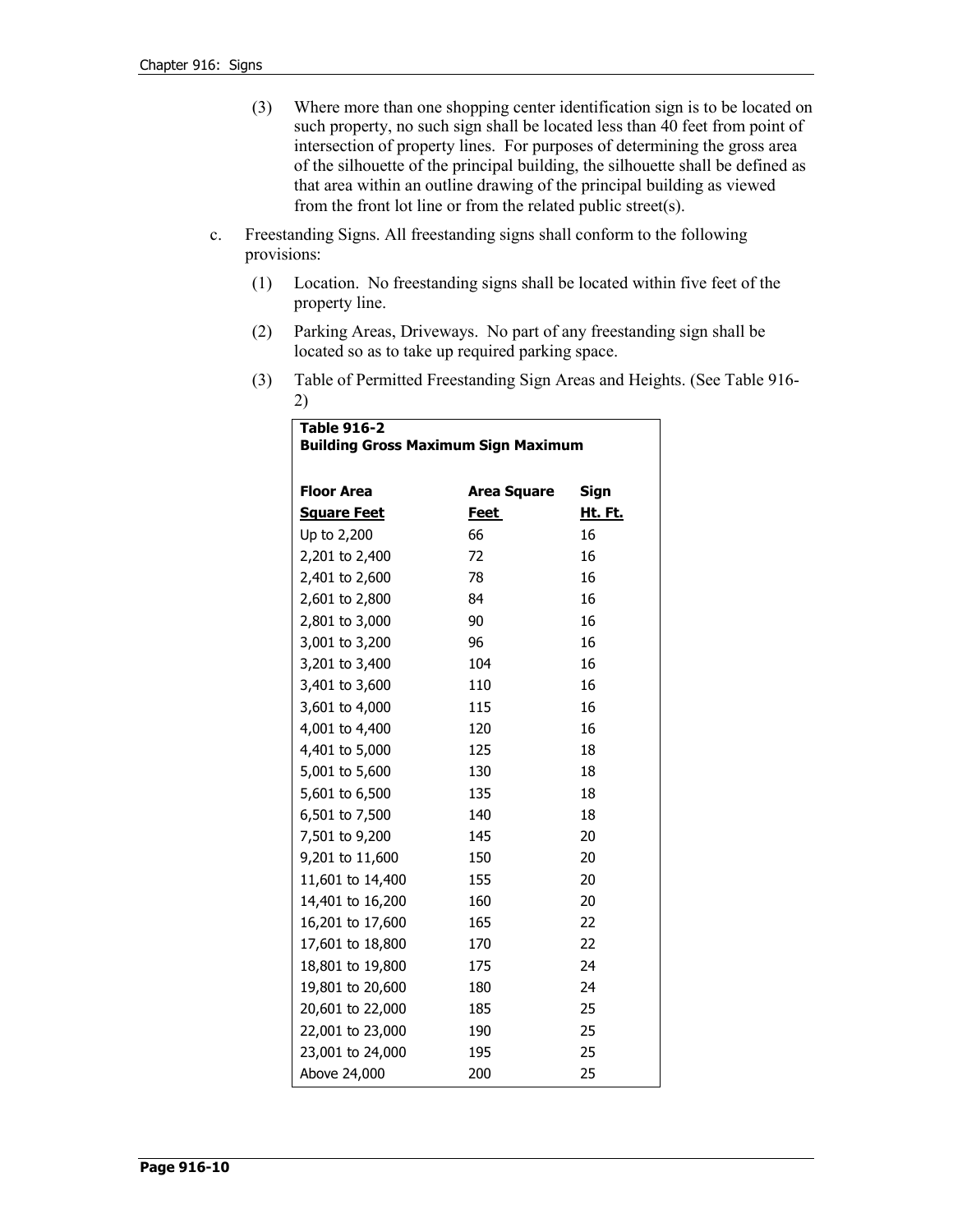- (4) The maximum sign height may be increased by one foot for each three feet of setback in addition to that prescribed in Section 916.050.4.c.3 of this Chapter, to a maximum of five additional feet in height.
- (5) Actual sign height is determined from lot grade or averaged with the grade of the road from which the sign gains its principal exposure.
- (6) On parcels which have a common property line with the right-of- way of limited access freeways, the maximum sign height shall be allowed to be 30 feet regardless of the building size. Sign area shall be as allowed by the table Section 916.050.E.5.c.4 of this Chapter.
- d. Roof Signs. Roof signs established prior to the effective date of this Chapter shall be considered conforming signs in these districts if they comply with the following provisions:
	- (1) The City Building Official conducts an inspection of the sign and finds it and any sign structure to be in good condition and not to be endangering the public health, safety, and general welfare.
	- (2) All signs on the subject site meet the general provisions, restrictions and performance standards of this Chapter.
	- (3) For the purposes of this Chapter, roof signs shall be considered freestanding signs, and shall be evaluated against the performance standards for such signs.
- e. Shopping center complex lots which contain freestanding businesses. In the case of a lot or lots containing a shopping center complex which contains freestanding businesses, one freestanding sign is allowed per freestanding business provided that such sign is in conformance with all sign and setback provisions of this Chapter.
- 6. PUD District:

Within a PUD District, a comprehensive sign plan shall be required which designates the number, type, size, and design of all signs proposed for the PUD project. The aggregate signage allowed by the PUD sign plan shall be the amount of signage which would be allowed under 916.050 of this Chapter, based on the proposed uses within the PUD and the zoning districts in which each use would be allowed, except as follows:

- a. Each principal building within a PUD shall be allowed one freestanding sign. Multiple tenant buildings shall be allowed a maximum of two freestanding signs. Freestanding signs shall be subject to the regulations of Section 916.050.4.c of this Chapter.
- b. Comprehensive Sign Plans in the PUD District shall be processed as a part of the PUD Development Stage application. In the alternative, an applicant in the PUD District may request a separate Conditional Use Permit for a Comprehensive Sign Plan at a later time, but prior to the display of any permanent business signage on the property.